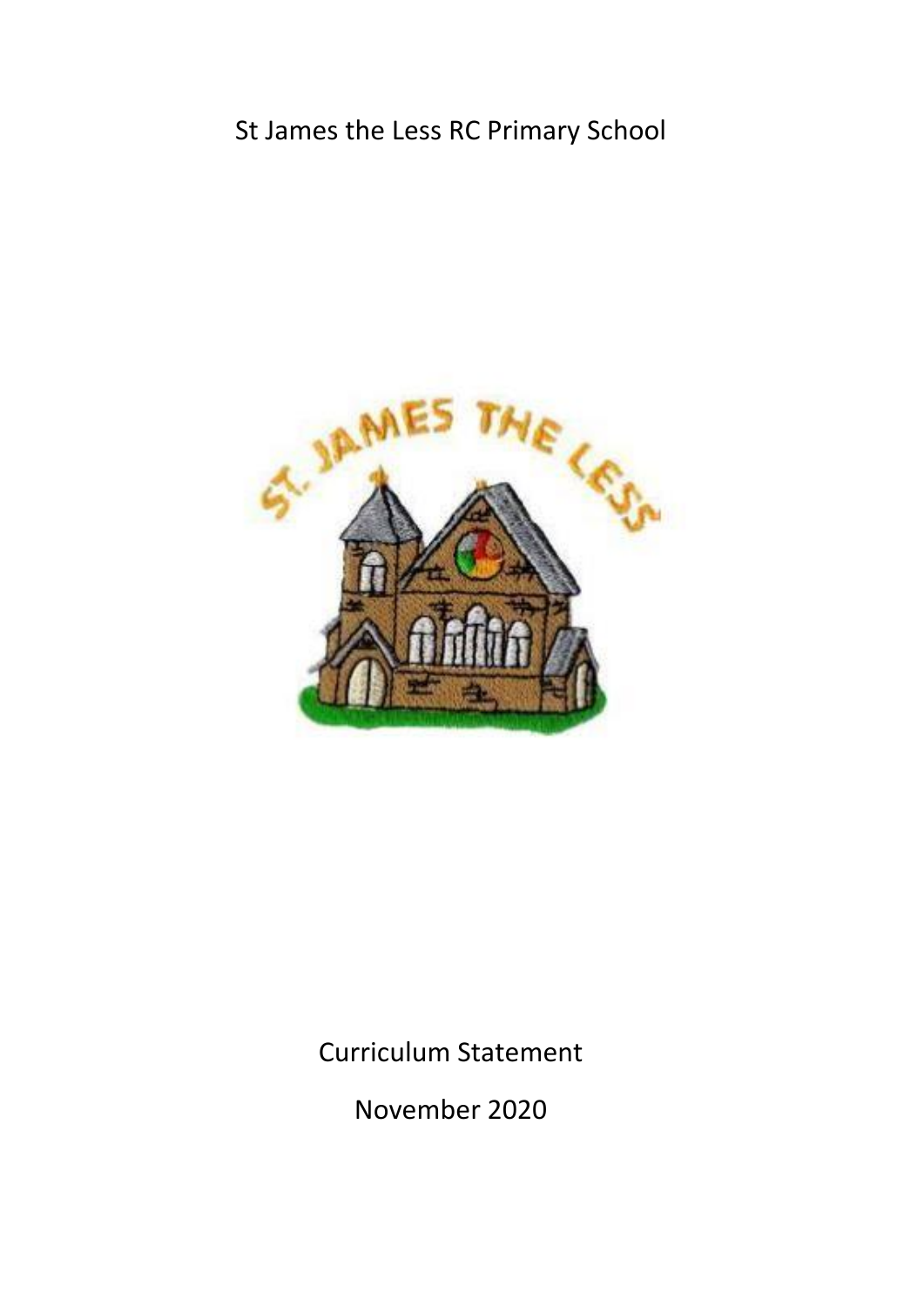

Governing bodies are required to produce a curriculum statement annually. This replaces the requirement under the School Framework and Standards Act 1998 for a curriculum plan.

At St James the Less RC Primary School we seek to create opportunities for children to experience and excel in a range of activities that enhance and extend the National Curriculum. Children have opportunities both inside and outside the classroom, for example Forest School days, residential trips, a variety of sporting events, visiting speakers and much more. We also have excellent after school clubs such as Adventure Club, football, netball, guitar, recorder and cheerleading.

Our curriculum is underpinned by the aims of the National Curriculum and there are other planned opportunities that make up the wider school curriculum. Where links can be made subjects are taught creatively in a cross curricular thematic approach. Where this is not achievable, subjects are taught discretely.

We place a strong emphasis on the development of basic skills that are necessary for lifelong learning. Every member of staff is aware of and works in line with the St James the Less Charter which governs our teaching and learning approach. In English and maths our planning is underpinned by the Lancashire guidance. In KS1, phonics is delivered through the Read, Write Inc programme. In KS1 and KS2 we follow the No Nonsense Spelling scheme. Equal importance is given to grammar lessons in KS1 and KS2. Maths and English are taught daily as discrete subjects.

We strive for rigour, excellence, equal opportunities and aim to promote British Values including universal moral values in every aspect of the curriculum as well as developing the Spiritual, Moral, Social and Cultural understanding of all our pupils. We are sensitive to the needs of all our children and carefully plan special educational provision to meet individual and group needs. Children are offered lots of opportunities to experience democracy, the rule of law, individual liberty. Through our tailored curriculum children develop a mutual respect and tolerance for other faiths and cultures.

Religious Education is based upon 'Come and See. In addition to this, we also build in to our RE programme an appreciation of other religions, faiths and diverse communities. Sex and Relationships is taught through the RSE- Life to the Full Programme.

Computing is used and taught in a variety of ways. Where necessary, specific ICT skills are taught in discrete ICT lessons, however the majority of computing teaching takes place using a cross curricular